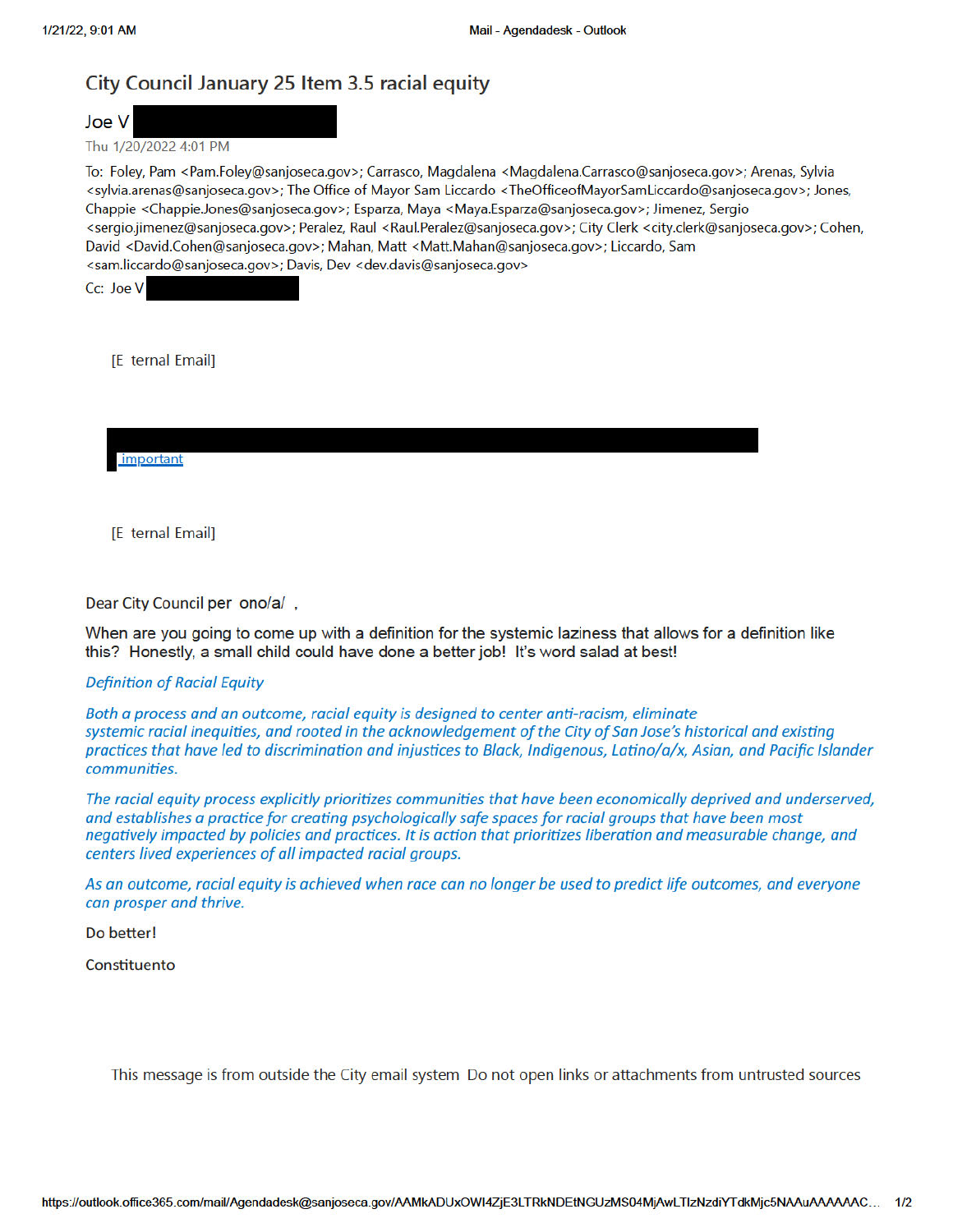This message is from outside the City email system. Do not open links or attachments from untrusted sources.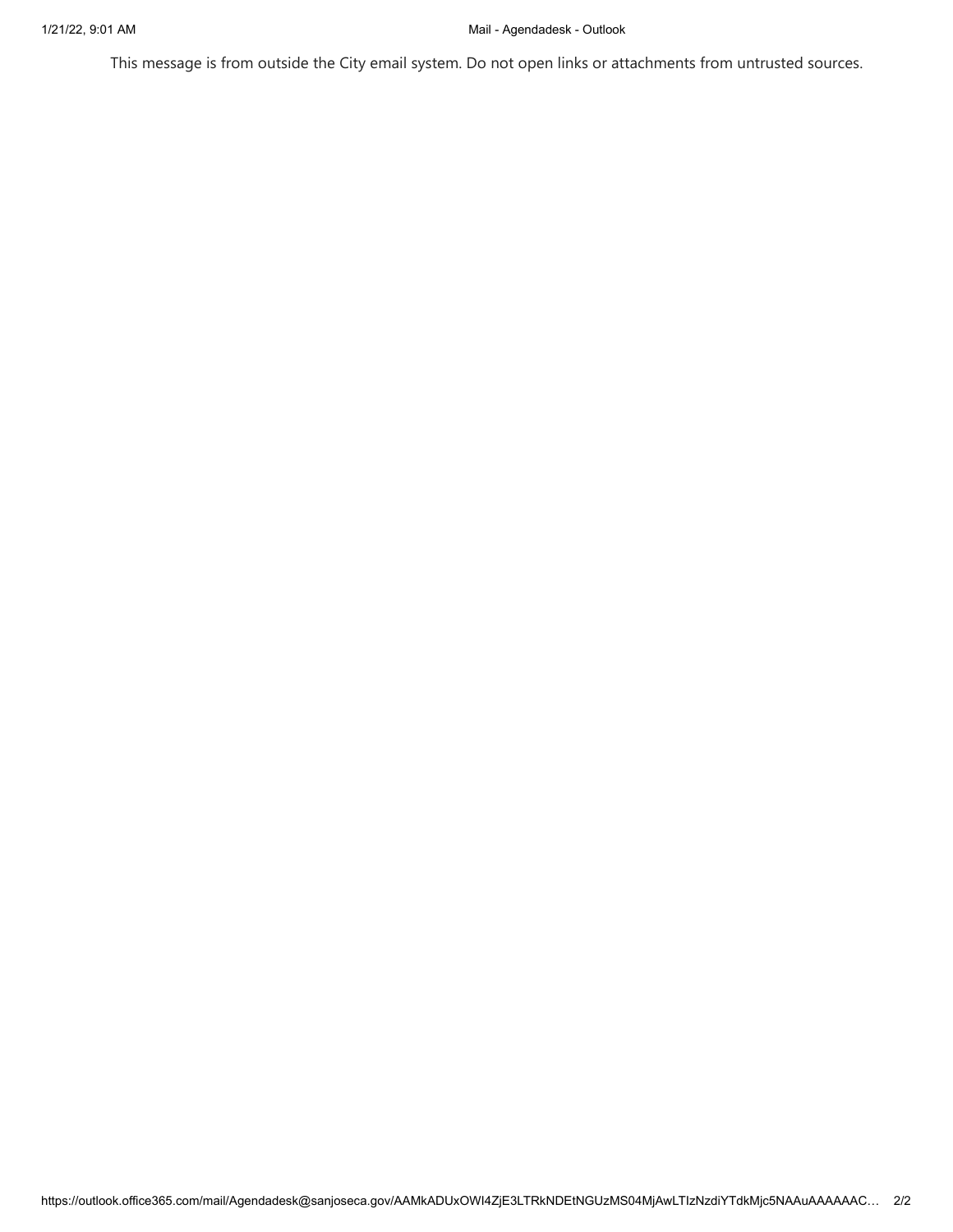# **Racial Equity Definition; Item 3.5**

Ruth Callahan

Thu 1/20/2022 4:42 PM

To: City Clerk <city.clerk@sanjoseca.gov>; The Office of Mayor Sam Liccardo <TheOfficeofMayorSamLiccardo@sanjoseca.gov>

[External Email]

[E ternal Email]

I have read this declaration and I see a glaring error in the definition of the segments of the population that are protected by this edict What about GENDER! Women make up 53% of the population in SJC and we have universally been paid lower wages for our work and higher prices for our services. The pink tax is famous but the more blatant low wages, sexual harassments, lack of advancement compared to our male colleagues of all colors and races is certainly worthy of at least a mention. Don't you think? Surely Women of all races need just as much attention to their lack of "thriving" and needs for a "psychology of safe spaces" and a reparations for the disappointment of our lifetime "outcomes". I cant wait to be able to sue all of my SJ employers under our new Equity Definitions for all my back wages that this edict will entitle me too Don't for the Ladies If I have submitted this to the wrong party please forward to those fine and discerning minds who are balancing and repairing the life of all the women who have been paid less for doing more Respectfully,

Ruth A Callahan

Sent from Mail for Windows

This message is from outside the City email system Do not open links or attachments from untrusted sources

This message is from outside the City email system. Do not open links or attachments from untrusted sources.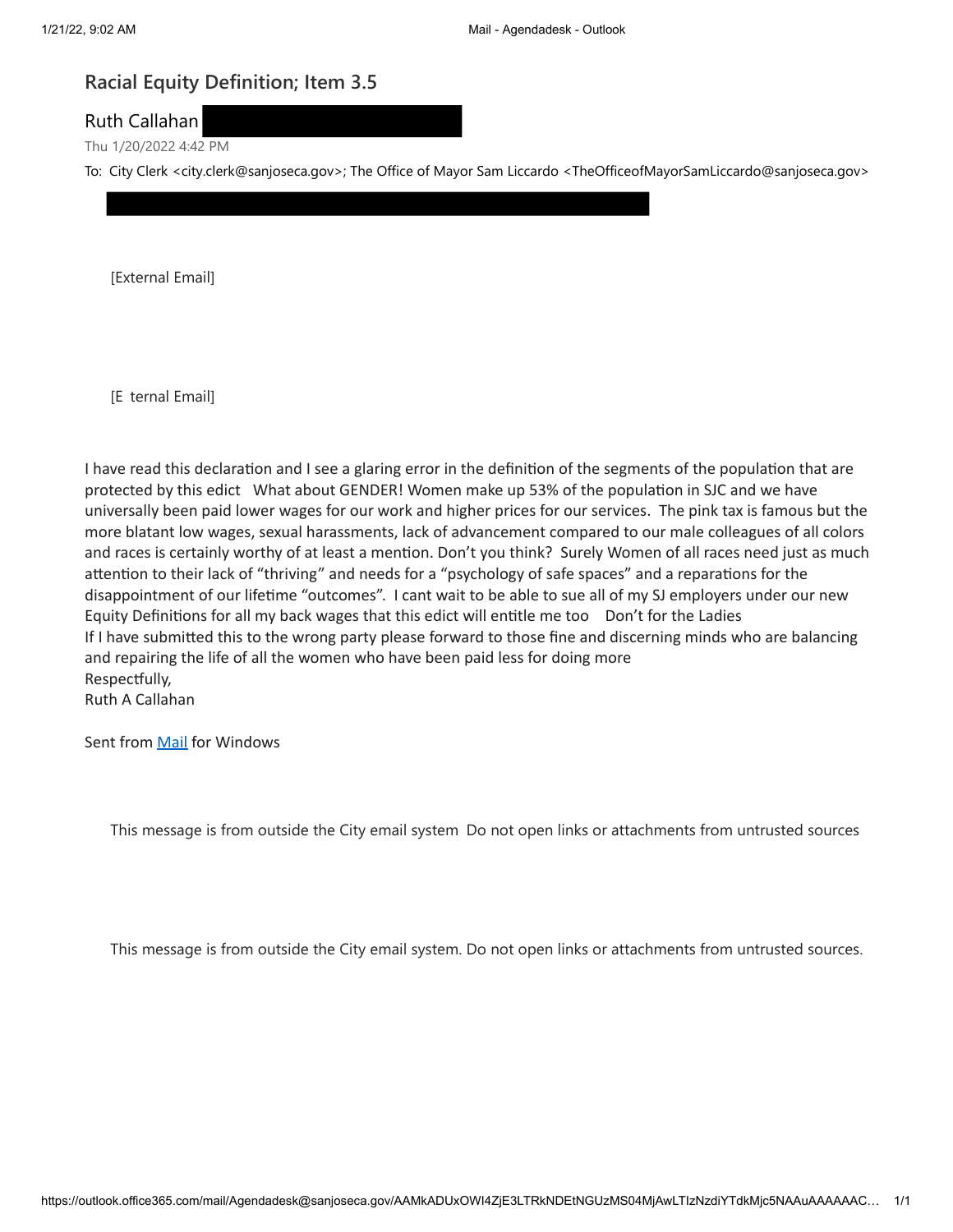# Jan 25 agenda: Racial Equity Definition; Item 3.5



[External Email]

[E ternal Email]

#### Please review the attached letter and add to the letters from the public.

This message is from outside the City email system. Do not open links or attachments from untrusted sources.

This message is from outside the City email system Do not open links or attachments from untrusted sources